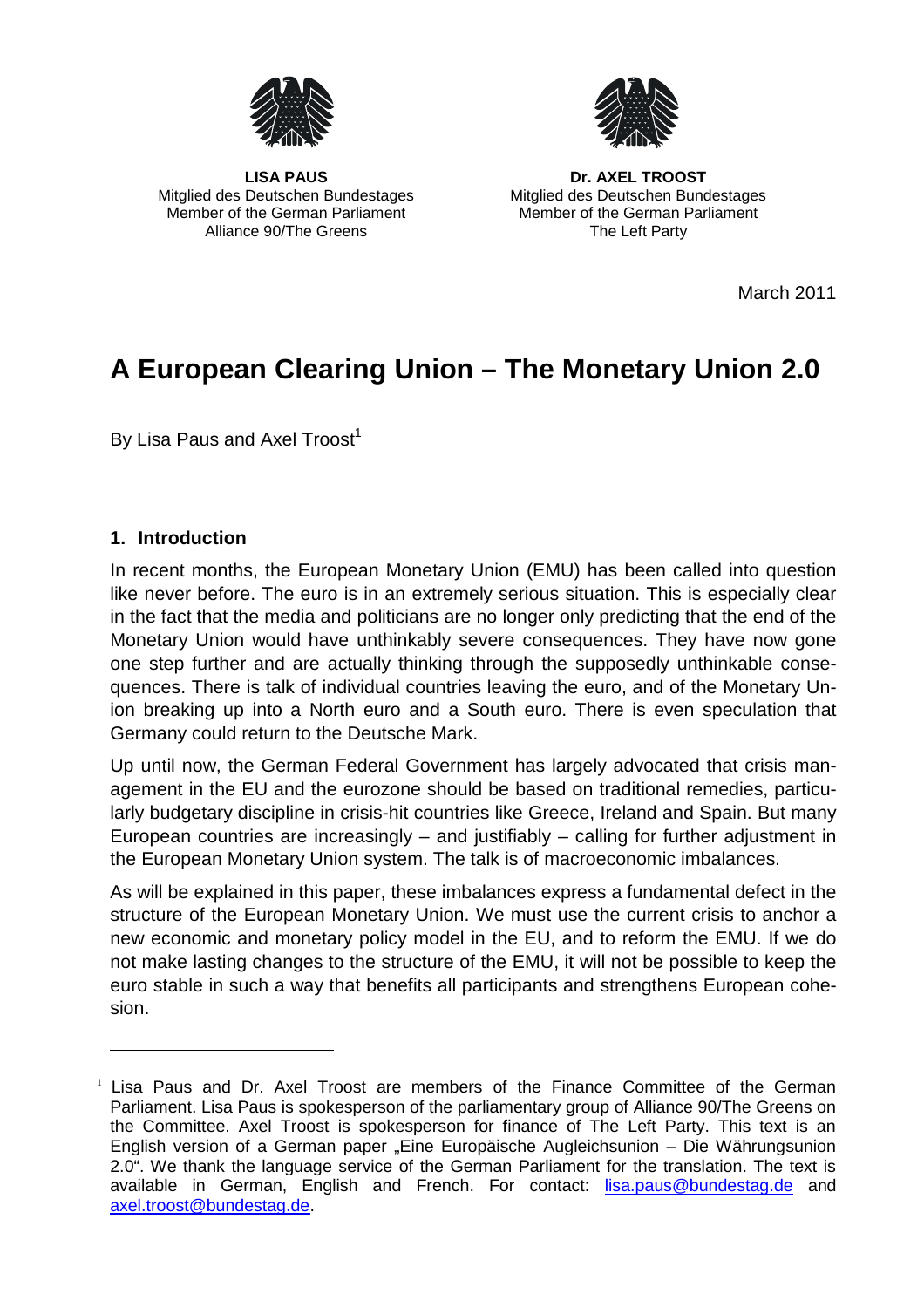As a historic project, the EMU has not followed the economic theory of an "optimum currency area"<sup>2</sup>[.](#page-1-0) Rather, it was a politically desired – and still desirable – project designed to increase European integration. However, a political project of this kind cannot be perpetually implemented against the rules of economy. The market alone forces weak member states to the edges of a monetary union. If we want the euro, we must take political action to steer all the economies within Europe towards each other so that they find their place in a monetary union.

## **2. The rules of a monetary union**

A monetary union involves several countries coming together with the aim of pursuing a common monetary policy. The common currency benefits the national economies of the countries involved by removing currency crises and achieving cost savings in, for example, currency exchange and hedging. However, the participating countries also lose the exchange rate as a buffer that allows them to adapt to relative changes in their economic competitiveness. Decreasing competitiveness could, for example, be caused by prices rising faster at home than abroad. If the national currency is devalued as a result, then domestic products do not become more expensive for foreign buyers and the domestic economy remains competitive. Entering into a monetary union removes this instrument. From a purely economic perspective, national economies should therefore fulfil certain requirements before acceding. On the one hand, this includes the participating countries tending to react similarly to economic changes. This means, for example, that advances in productivity should result in higher wages in all countries. It is also important to note that devaluation of the common currency brings about a rise in exports and a fall in imports in all participating countries.<sup>[3](#page-1-1)</sup> In addition to these "symmetrical" changes, asymmetric developments can also arise when economic changes take place in just one of the countries (e.g. a crisis in a specific industry that is of particular importance to a specific country). Those who support the optimum currency area theory argue that in order to deal with these kinds of "asymmetric shocks", all countries participating in a monetary union must have a highly mobile workforce and a high degree of price and wage flexibility.

When the European Monetary Union was being created, these conditions existed only to a very limited degree in the EU Member States, especially with regard to productivityrelated wage fluctuation (see explanations below) and the requirement for a mobile workforce. As it is, the latter is highly questionable, given that cross-border workforce mobility is – not least because of language barriers – only possible to a limited extent. It should not be economically enforced; it should come about purely voluntarily. The fact that the eurozone was established despite these facts clearly shows the extraordinary

<span id="page-1-0"></span> $2$  According to the optimum currency area theory, those countries that display synchronous development and already have strong similarities in terms of economic structure are best suited to creating into a monetary union.

<span id="page-1-1"></span> $3$  Most countries meet this condition, known as the Marshall Lerner condition. However, if a country has an almost entirely inflexible import structure (e.g. made up predominately of essential foodstuffs or medicines), then devaluation will mainly result in higher import prices. A possible expansion in exports cannot compensate for this, causing the current account to slide further into the red.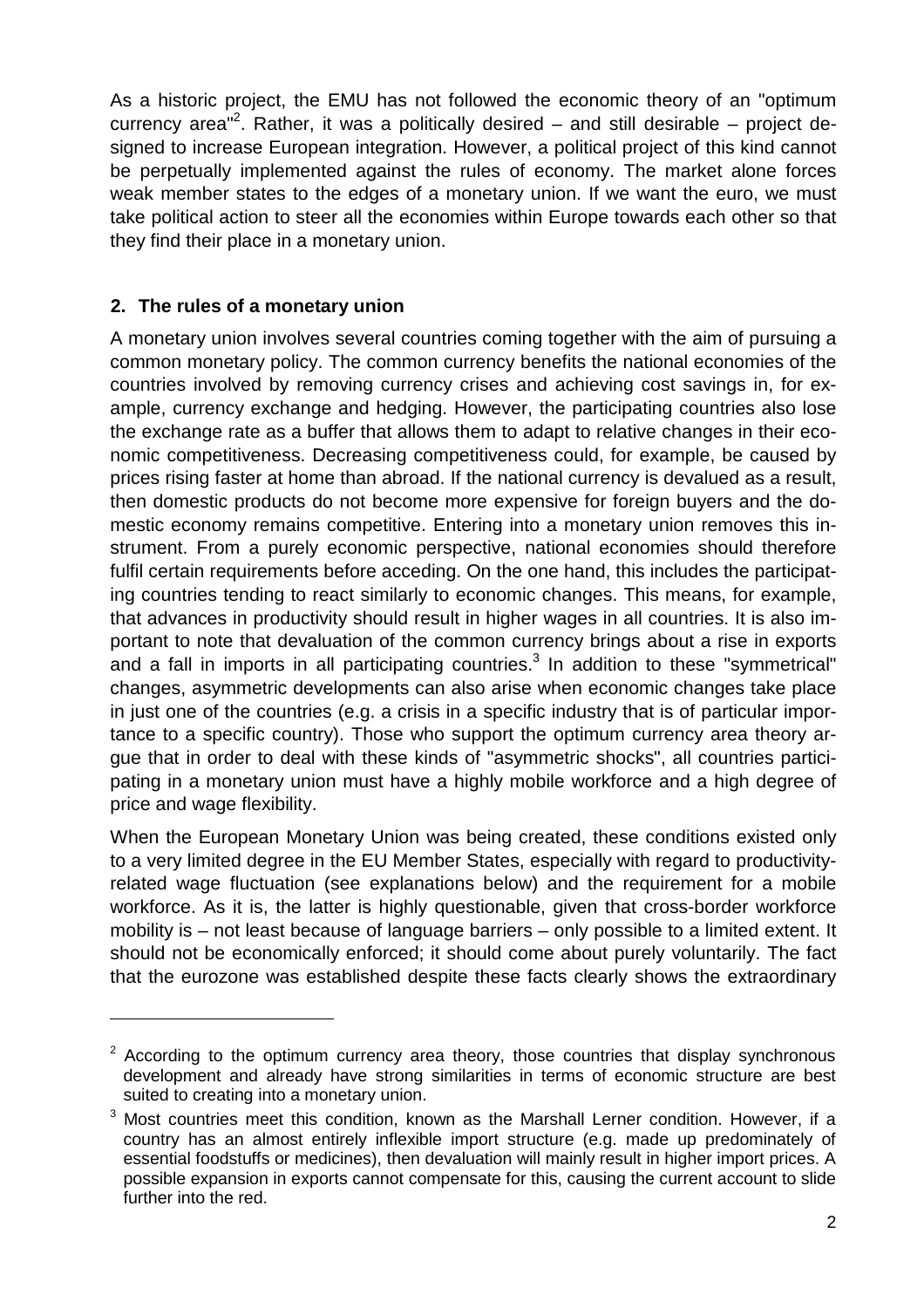political dimension of this integration process. The monetary union was designed to function as a kind of catalyst that would drive forward economic integration, thus strengthening the political union. This approach has its theoretical roots in the idea that the conditions for a monetary union could come about *ex post facto*, i.e. after the union has been formed. Thus, increased economic integration could synchronise business cycles.

Now, over ten years since the introduction of the single currency, it is clear that the expectations placed on the euro to act as a catalyst for the economic integration process were too high. In fact, some national economies have actually developed into different directions. A look at the development of the current account makes this abundantly clear. While Germany posted a current account deficit of -1.7 percent in 2000, it achieved surpluses that at times exceeded 7 percent over the following years. However, these surpluses are contrasted by deficits in other countries, such as Spain, Portugal, France and Italy (cf. Figure 1).



### **Figure 1 (list of countries in legend downward according to figures for 2009)**

This development is a result of the fact that wages have risen more slowly in Germany than in other countries in the eurozone. Lower labour costs gave the German economy a competitive advantage because it could offer its products more cheaply. Strictly speaking, however, the German economy benefited from low unit labour costs more than from low wages. Even with rising labour costs, companies remain competitive if labour productivity also increases. Since 2000, labour productivity in Germany has ranked in the middle, compared with other eurozone countries. In contrast, unit labour costs have been in continual decline since 2003 (cf. Figures 2 and 3). Even today, unit labour costs in Germany are only six percent higher than they were in 2000. In the rest of the eurozone they have risen by nearly 20 percent. Obviously, employees in our neighbouring European countries have not adopted the German fatalism that sees no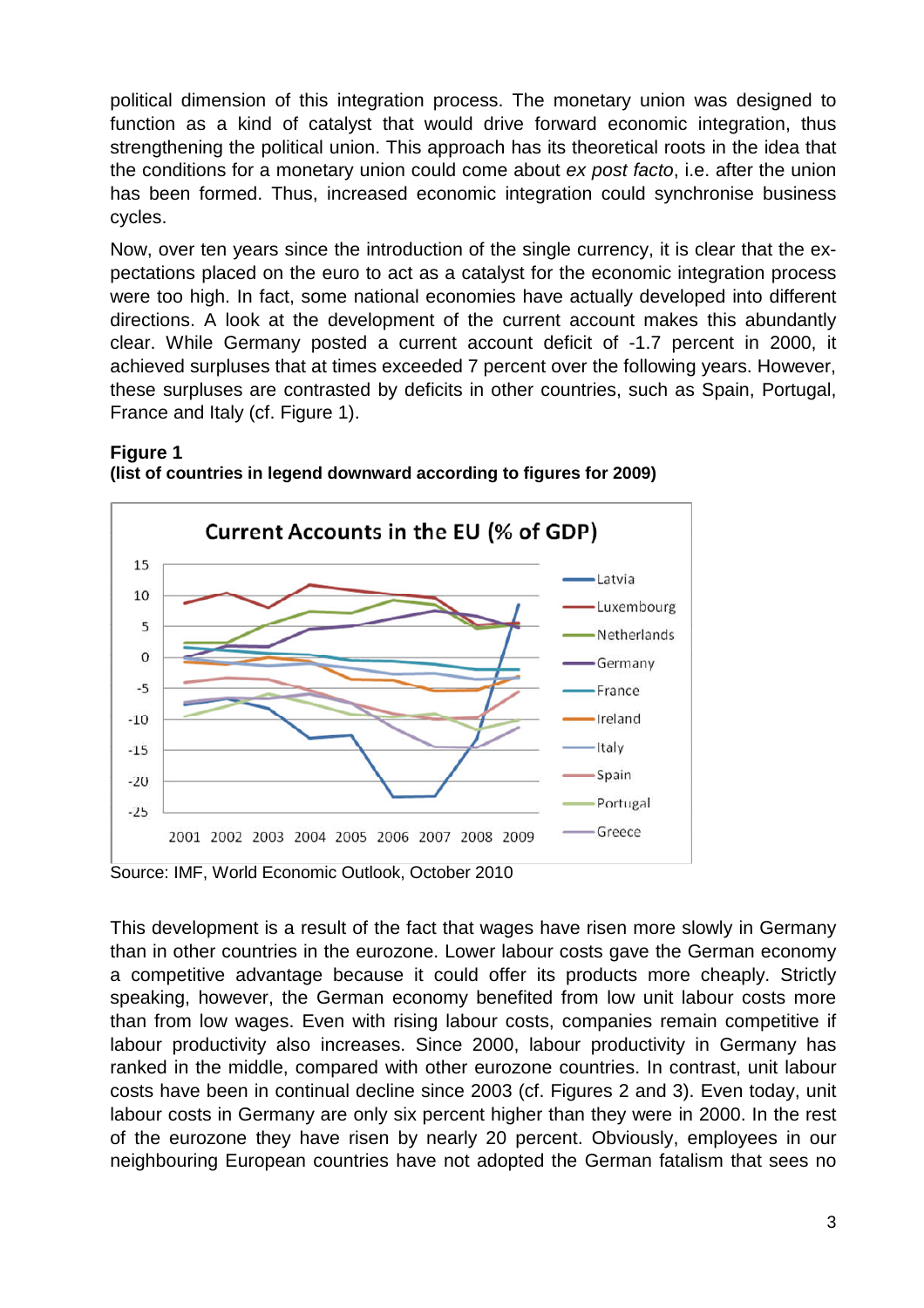alternative to wage moderation. Instead they have succeeded in achieving better wage settlements within the distribution-neutral margin.



**Figures 2 and 3 (Year 2000 = 100, list of countries in legend downward according to figures for 2008)**

Source: Eurostat

These divergent developments within the eurozone highlight the failure of the market-oriented approach of the European Monetary Union.<sup>[4](#page-3-0)</sup> Market forces alone cannot create the economic conditions for sustainable development of the national economies in the eurozone. This also applies to Germany. It is wrong to interpret the continuing current account surpluses as proof of Germany's strength. They are in fact proof of the erosion of the economic foundation of deficit countries. Sooner or later, rising current account deficits and declining economic power abroad will come back to bite Germany, and its economy will suffer as a result of bad debt and insolvency. Sustainable economic development in Europe is only possible if the national economies are, for the most part, in a state of external equilibrium. This economic policy model is nothing new for Germany. Section 1 of West Germany's 1967 Law to Promote Economic Stability and Growth includes a call for external economic equilibrium.

<span id="page-3-0"></span> $<sup>4</sup>$  Any rational human being is bound to ask how the problem of national price and wage levels</sup> developing at different rates was taken into account when constructing the European Monetary Union. The answer is as short as it is shocking: not at all. And this was not the only fault in the EMU's structure. Having a standard official interest rate for the entire currency area increased rather than decreased structural and economic differences. Since there are always a certain number of regional differences in a monetary union, faster-growing countries continue to profit from what they see as low official interest rates because the official interest rate has to be aligned with the average economic conditions of the entire union. For countries with below-average growth, a "medium" official interest rate is still too high and means that the economy does not receive sufficient stimulus. The result is a hardening of different growth and inflation rates which, in the worst-case scenario (as in Ireland), causes massive bubbles (e.g. in the property sector) to form in fast-growing countries and puts countries with slower growth at risk of economic stagnation or even deflation.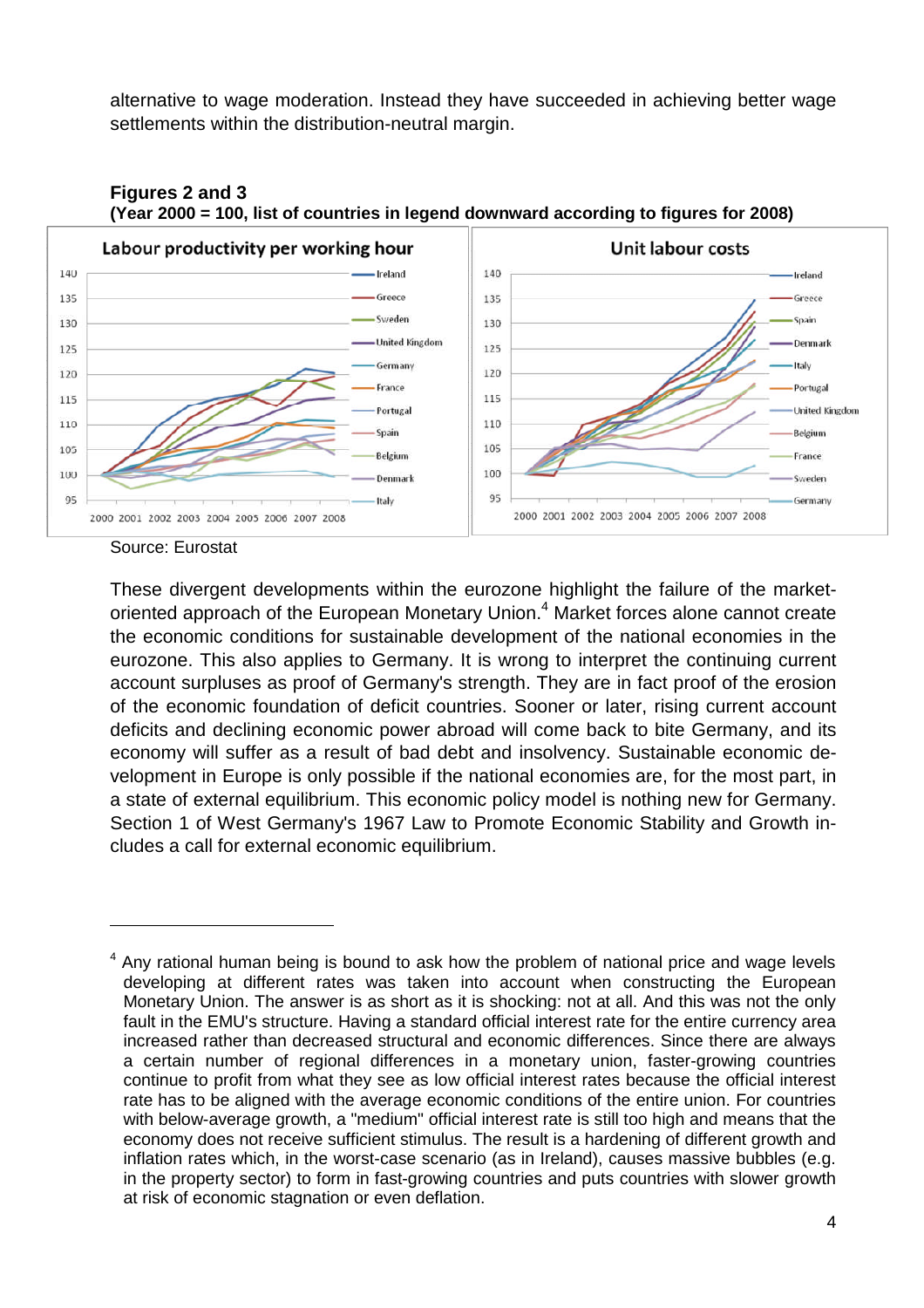Today more and more people recognise that the chosen approach to economic integration has led to a dead-end. This is why even peddlers of conservative rhetoric are making an about-turn and putting the emphasis back on the primacy of the political. However, in doing so they want to succeed where the market failed: implementing wage restraints and cutting social services throughout Europe. However, instead of a monetary union that is bound to particular interests, we need compensatory regulations that facilitate sustainable economic development for the benefit of every European citizen. A lack of compensatory regulations will undoubtedly lead to transfers. If Germany exports goods on credit that, in the end, have to be written off as a haircut as part of a mountain of debt when a country goes bankrupt, then Germany has given the goods away for free. The main aim of compensatory regulations must be to ensure relatively even current account balances. Work towards this goal must take into account a policy aimed at social equity.

## *The current debate: We need to balance current accounts, but how?*

The European sovereign debt crisis indicates serious failings in the structure of the European Monetary Union. The current account imbalances that have accrued over a long period of time are proving to be one of the main problems – and not only for deficit countries. Even for countries like Germany that have current account surpluses, these imbalances represent a serious threat, as we saw when German exports collapsed in the recent financial and economic crisis. Therefore, almost all stakeholders and observers agree that we need to introduce measures for monitoring current accounts and for imposing sanctions when they deviate too far from a state of equilibrium. A number of proposals have been put forward as to how this can be achieved. Two particularly outstanding examples are the External Stability Pact and the Macroeconomic Scoreboard.

# *The External Stability Pact*

Poor budget management is just one cause for the debt crisis in the eurozone. In the cases of Spain and Ireland, rocketing national debt is also down to government measures to stabilise the banking sector. This resulted in pushing Ireland's debt ratio from 25 percent in 2007 to almost 100 percent today. In just two years the consolidation endeavours of an entire decade were wiped out. Like Ireland, Spain had also chalked up considerable consolidation successes before the financial crisis hit. What was striking with Spain, though, was that the reduction of its national debt was accompanied by ongoing current account deficits. This was caused by private sector debt.

Sebastian Dullien and Daniela Schwarzer pointed out this connection back in 2009. They claim that a weakness of the European Stability and Growth Pact is that, by only focusing on national debt, it is blind to private sector debt. They therefore propose an external stability pact, which makes the current account balance its main criterion for assessing stability. The balance should not, according to Dullien and Schwarzer, exceed three percent of gross domestic product (GDP). Current account deficits and surpluses are permitted within this margin. Assuming a nominal economic growth rate of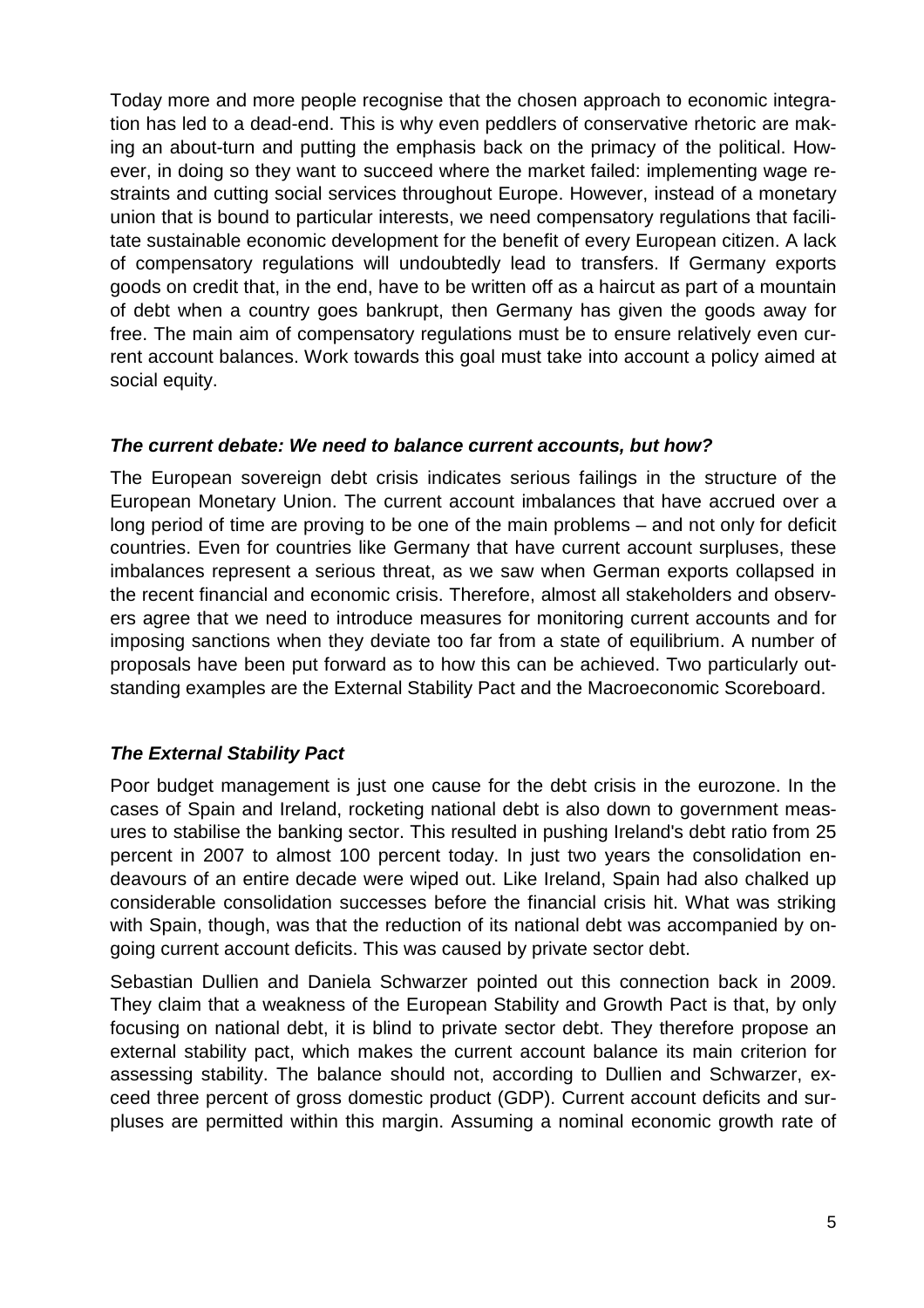five percent, this would limit cumulative foreign trade surpluses or deficits to 60 percent of GDP.<sup>[5](#page-5-0)</sup> Up to this limit it is assumed that no balance of payment risks exist.

Unlike Spain, Ireland had comparatively low current account deficits when its public finances were in the consolidation phase. But Irish banks extended their loans to the private sector. This is why Dullien and Schwarzer also recommend observing financial sector debt as a way of recognising risks that are not reflected in current account balances.

The criteria of the External Stability Pact are intended to apply to surplus and deficit countries alike. Countries that do not adhere to the criteria should receive a warning. If a country violates the rules more than once, the punishment could involve reducing payments it receives from the EU, or ordering it to pay a fine. In order to limit the Member State's veto potential, the European Commission should be given more powers.

The External Stability Pact is a step in the right direction. For one thing, it not only foresees punishing deficit countries; it also threatens surplus countries with sanctions if they violate the terms of the agreement. In doing so, the Pact shifts the focus from the fiscal dimension to a more macroeconomic perspective. Instead of making national debt the benchmark for deciding whether a country is on the path to sustainable economic development, the proposal bases the political assessment on the overall balance of the economy.

Of course, we have to ask whether the threshold value of three percent of GDP is appropriate. These values only exert a stabilising effect with an assumed nominal growth rate of five percent. Yet growth rates can vary widely between countries. Those with higher growth rates can show sustainable development even with higher current account balances, while countries with lower growth rates should have lower balances.

# *The European Commission's Macroeconomic Scoreboard*

Recent developments have proved that the Maastricht criteria are not capable of preventing a debt crisis of the kind we are currently experiencing. This is because the present crisis is not only due to poor budgetary policy but essentially to economic imbalances. Various European governments and institutions are therefore discussing what key indicators might be the most effective for detecting macroeconomic imbalances at an early stage. One of the things they have mentioned is a dataset, or "scoreboard", that could report on the status of the national economies. Current account balances will also play a key role in this scoreboard. Other indicators currently under discussion are net external position, real effective exchange rates based on unit labour costs, unit labour costs themselves, share of the export market, etc. (European Commission, 2011 a-f).

According to the European Commission, it is not intended to assign thresholds to these indicators, which, once exceeded, would trigger an automatic infringement procedure. Instead, the indicators would simply serve as points of reference to enable decision-

<span id="page-5-0"></span><sup>5</sup> cf. Sebastian Dullien and Daniela Schwarz (2009): *Die Eurozone braucht einen außenwirtschaftlichen Stabilitätspakt* (The Eurozone needs an External Stability Pact), p. 5 f, SWP-Aktuell 27.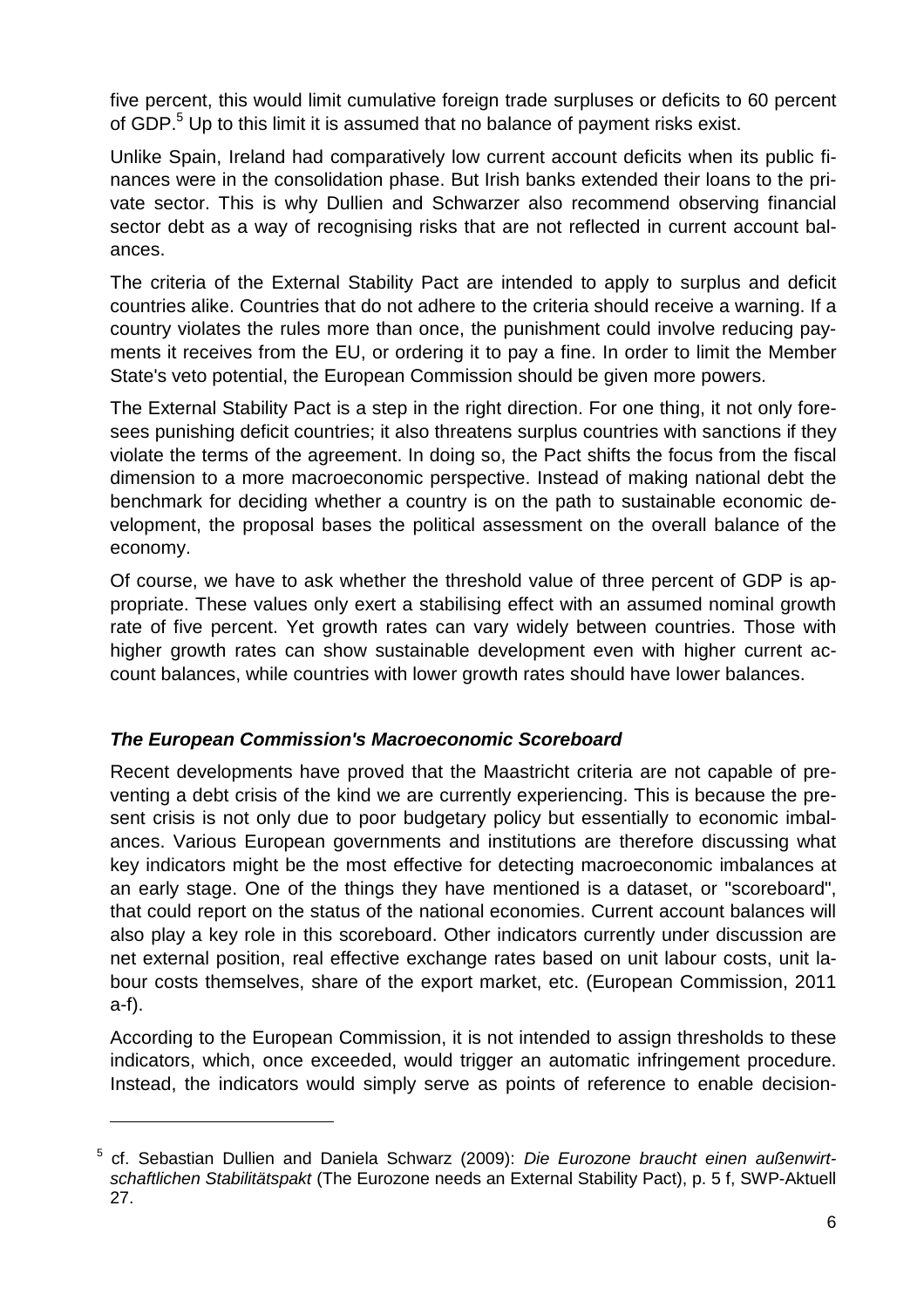makers to assess the economic situation. Ultimately, there should always be a political assessment of the actual situation before an "imbalance procedure" is launched. In contrast to the Stability and Growth Pact, the current account indicator does not only consider negative divergence. Current account surpluses will also be analysed and politically assessed. This may well ultimately lead to an infringement procedure against the Member States involved, with corresponding recommendations.

This attempt to get a better picture of actual economic conditions using a broad set of indicators represents significant progress, particularly as it endeavours to obtain a symmetrical view of deficits and surpluses with regard to the current account indicator. However, this approach entails significant problems in terms of both data collection and data interpretation. The most important question is what the consequences would be if a country like Germany, for example, were to have current account surpluses over a longer period of time. To date there is no mechanism that can force Germany to take appropriate steps to reduce its surpluses. It is more likely that the German view, which says that other countries must become more competitive, will gain the upper hand within the European Union.

With its "Pact for Competitiveness", the German government has already demonstrated how it intends to remove macroeconomic imbalances. Under the guise of improving competitiveness, it will erode social benefits and squeeze wages. In the government's text, this is called "abolishing wage indexation", "stabilising real unit labour costs", or "adapting the pension system to demographic developments". This would force Europe to follow a path that the dominant economic powers have already successfully implemented in Germany: employees will be placed in a weaker position vis-à-vis companies in the competition for resources. We can see what this policy has led to in Germany – a rapidly widening gulf between income and wealth.

As long as the Council alone has the power to make decisions regarding macroeconomic imbalances, German dominance will lead to the scoreboard approach being mainly used to continue cutting the welfare state in Europe. This is certainly not the way to ensure sustainable economic development. Large-scale wage reductions within the eurozone would reduce purchasing power and weaken national economies, which would grant trade with countries outside Europe more weight than economic development. However, this logic means that increasing competitiveness would lead to current account surpluses vis-à-vis the rest of the world. This policy would thus simply shift the problems from the European stage to the global economy.

## **3. A new approach: a European Clearing Union**

The most important lesson learned from the current crisis is that the model of an external balance between EMU members needs to be firmly anchored in the reformed EMU. The proposed "macroeconomic stability pact" is a step in the right direction, and the limitations on current-account imbalances are an important part of the European Commission's "scoreboard approach". These proposals to stabilise the eurozone do offer helpful approaches but do not go far enough, since a three-percent limit on the structural export surpluses of Germany, Luxembourg or the Netherlands would still lead sooner or later to excessive debt in other EU countries. In this sense, the following proposal could be termed an "external debt brake".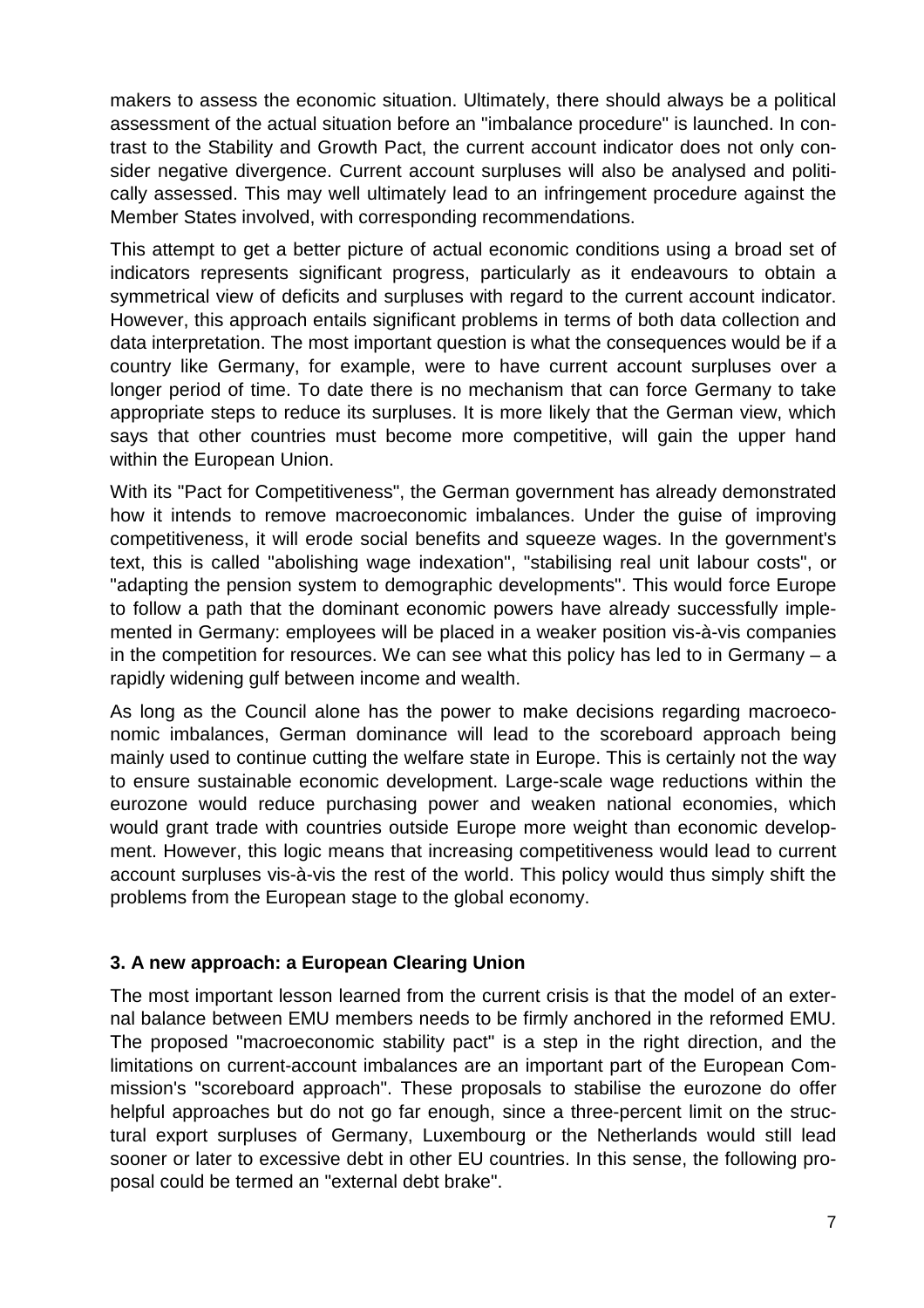The proposal for a "European Clearing Union" given here takes up specific aspects of the current debate and combines them with a further-reaching proposal of historic note from the 1940s. Then, too, the aim was to draw fundamental conclusions from a major global crisis.

During international negotiations on a post-war economic order in the 1940s, the leader of the British delegation, John Maynard Keynes, proposed a system to clear currentaccount imbalances (see text box on the International Clearing Union below). The part of the plan that is probably of most significance for current discussions was that both countries with deficits *and* countries with surpluses had to take steps to keep their balances close to zero. Even then, Keynes himself lamented that the debtor nations bore the sole responsibility for current-account imbalances and their correction, although "the contribution in terms of the resulting social strains which the debtor country has to make to the restoration of equilibrium by changing its prices and wages is altogether out of proportion to the contribution asked of its creditors. […] The social strain of an adjustment downwards is much greater than that of an adjustment upwards. And besides this, the process of adjustment is *compulsory* for the debtor and *voluntary* for the creditor. If the creditor does not choose to make, or allow, his share of the adjustment, he suffers no inconvenience" (Keynes 1941/1980: 28). Since this unequal treatment was not only unfair but also economically counterproductive, he proposed a system which would put "at least as much pressure of adjustment on the creditor, as on the debtor". "The main point is that the creditor should not be allowed to remain passive. For if he is, an immpossibile task is laid on the debtor country, which is for that very reason in the weaker position" (Keynes, 1941/1980: 49).

## **John Maynard Keynes' proposal for an International Clearing Union**

In 1940, the British government commissioned John Maynard Keynes to develop a model for theglobal economic order of the post-war era.<sup>6</sup> In the wake of the Wall Street Crash of 1929, the ensuing Great Depression and World War II, the international movement of goods had more or less come to a standstill. The international financial system had been plagued by instability since the collapse of the gold standard in 1914 and had only been patched together thereafter. Keynes used the findings of his economic research to develop the model for an "International Clearing Union" (ICU) with three basic principles.

### *1. Creation of a supranational currency*

Every country was to have an account with a newly created international clearing house which would handle and register all its foreign trade inflows and outflows. The unit of account was to

<span id="page-7-0"></span> $6$  Between 1941 and 1944, Kevnes frequently altered and qualified his plans, primarily at the request of the British Treasury (finance ministry) and the Bank of England. (For an historic reconstruction see Keynes, 1980). His initial "Proposals for an International Currency Union" (cf. Keynes, 1980: 33 ff.) of 8 September 1941 foresaw much stricter sanctions for creditor nations than in the "Plan for an International Currency (or Clearing) Union" (ibid.: 108 ff.) that was finally doing the rounds as the Treasury's official discussion paper from late January 1942 onwards. It was a slightly adapted version of this plan (ibid.: 168 ff.) that Britain brought to the negotiations with the United States on the post-war world order from August 1942. However, the British delegation had a different view to the Americans on several important points and Keynes, as its leader, was unable to assert his standpoint. Negotiations were finally concluded at the 1944 conference in Bretton Woods, New Hampshire, with the establishment of the Bretton Woods system, under which the IMF and the World Bank were set up.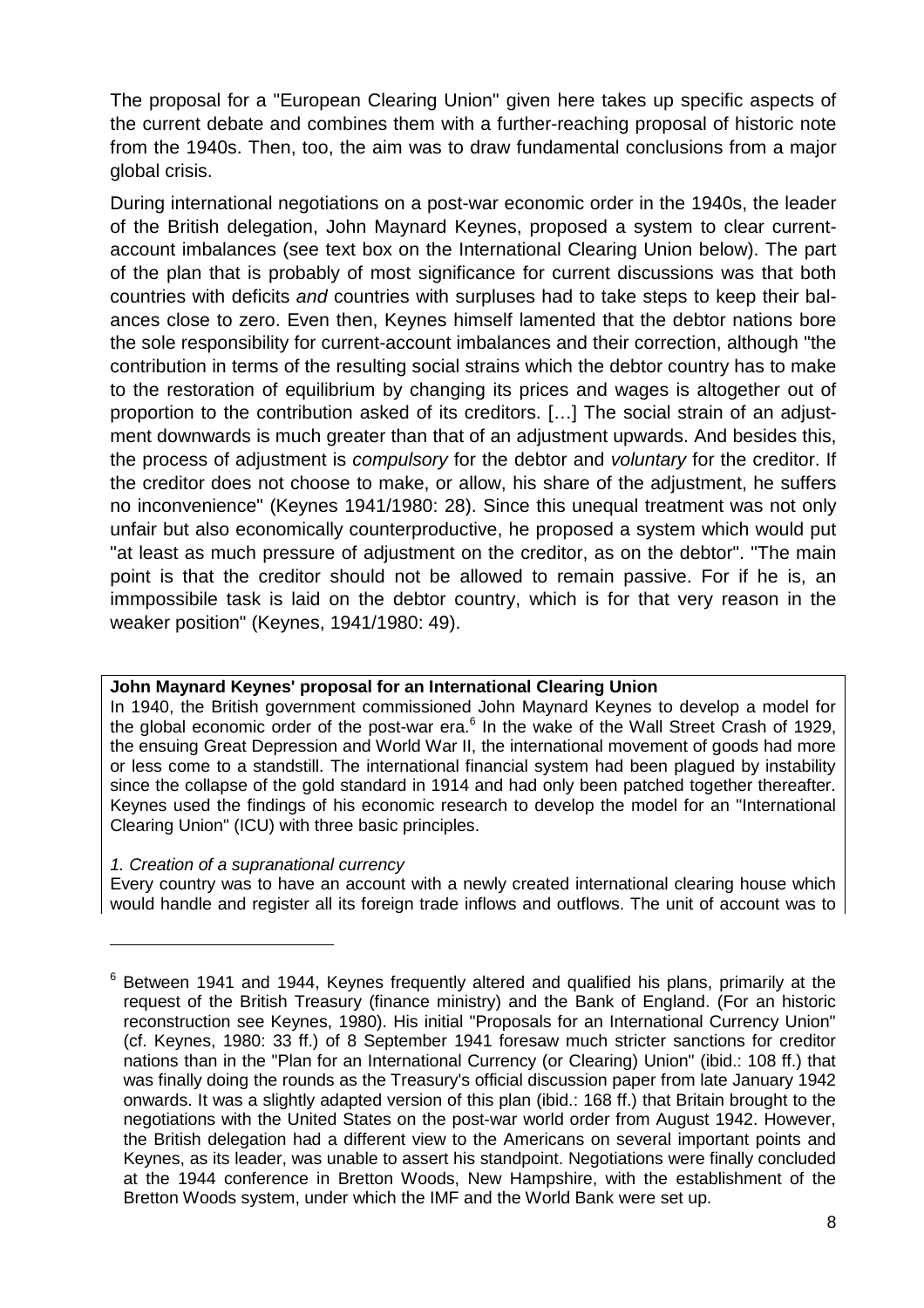be a new supranational currency called the "bancor", which would be independent of national currencies. The idea was that this would overcome a major shortcoming of all previous global currency systems, which had always been controlled by the respective dominant country (until then pound sterling; since then the US dollar).

### *2. Free trade, limited capital movement, and economic policy freedom*

The system was designed to stimulate world trade, while at the same time providing national governments with sufficient economic policy freedom. To ensure greater planning security in foreign trade, the exchange rates of all currencies were to be pegged to the bancor at a ratio that was fixed but could be adapted in the medium term. Parallel to this, each country was to retain sovereignty over its own monetary and fiscal policy to allow it to promote economic growth and employment as it saw fit. Fixed exchange rates and different national monetary policies – i.e. interest rates – meant that international capital movement had to be severely limited. Otherwise, every country's savings could always have been invested in the country with the highest interest rate, which would have led to dramatic changes in capital flows. This made the ICU the exact opposite of the pre-1914 gold standard system, which was characterised by free movement of capital but did not give individual countries or their central banks direct influence over their monetary policy.<sup>[7](#page-8-0)</sup>

### *3. A system for clearing current accounts*

A third basic element – one which, in view of the structural failures of the EMU described here, is particularly instructive – was a penalty mechanism designed to ensure equilibrium between current accounts. Any country that continually imports more than it exports inevitably ends up in a debt crisis because it has to borrow money abroad to cover its import surpluses. To enforce their claims, creditors generally impose strict savings measures on the debtor country. However, import surpluses in debtor countries are a logical consequence of trade surpluses in creditor countries because the sum of the balance of all trade around the world is by definition zero. Therefore, if debtors are to pay back their debts, creditors must be willing to do without trade surpluses. This was exactly how the ICU envisioned a symmetrical system that was designed to balance both sides. At year-end, the ICU accounts of countries with a trade surplus would be in credit, while those of countries with a trade deficit would show a debit balance. However, rather than allocating interest to credit balances and charging debit interest on debits (as is standard practice), the idea was to do exactly the opposite. Surpluses – i.e. credits at the ICU – would, just like deficits, be devalued via a progressive penalty tax. This would have created a general tend towards equilibrium. Credits and deficits would have been cumulated over time. Keynes also wanted to set upper limits for credits and debits with the ICU. He envisioned the upper limit for accumulated credits and debts being the average export earnings of a given year. Credits exceeding this would be automatically expropriated and channelled into the ICU's currency reserves. This would have made it impossible for extreme creditor positions to develop in the first place, and at the same time would have limited the sum of global external debt (i.e. deficits with the ICU).

In addition to these financial penalties, Keynes planned a package of economic policy penalties that would be applied depending on the degree of imbalance. Through an expansive fiscal policy, for example, a surplus country would increase overall demand and therefore also the demand for imports. Another potential measure involved significantly increasing wages because they also boost demand for (among other things) imports and reduce a country's competitiveness to a level that is tolerable for the rest of the world.

<span id="page-8-0"></span> $<sup>7</sup>$  Under the gold standard system, the price of money in circulation had to be fixed in terms of a</sup> specified amount of gold. To increase money supply, gold had to be imported. Because gold was used as payment in international trade, gold imports could only result from a trade surplus.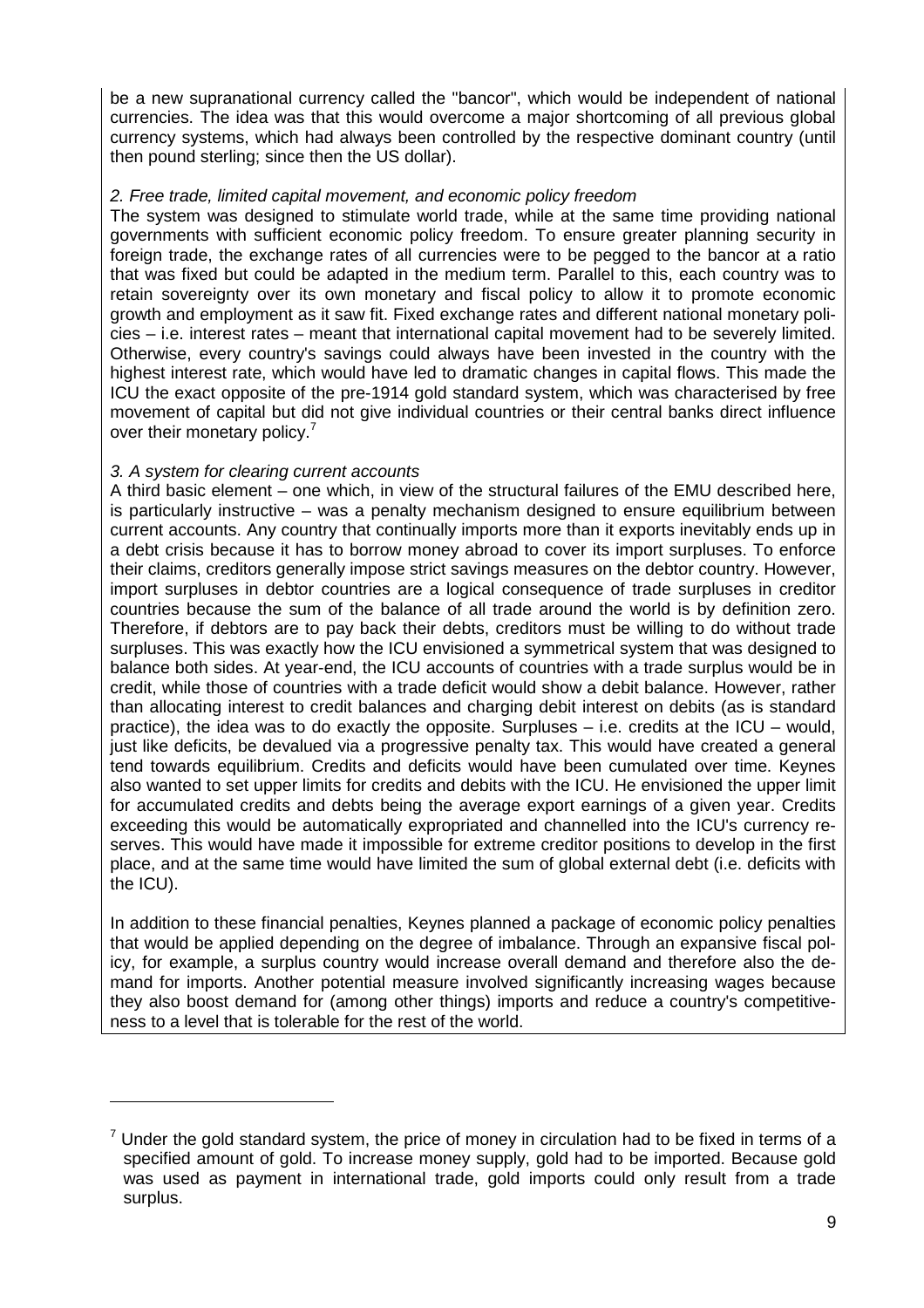We also believe that at least 50 percent of the responsibility for creating and maintaining balanced foreign trade in the eurozone must lie with those countries that display high structural current account surpluses. We therefore propose a new version of the rules of the European Monetary Union. It combines the logic of the External Stability Pact and the Keynesian Clearing Union to create a European Clearing Union – EMU 2.0.

In a tightly interlinked economic area like the EU, it is of course impossible to expect every country to have a perfectly balanced current account every year. This is because there will always be short-term fluctuations in foreign trade. Therefore the model for balanced current accounts in the EU and the eurozone should be based on a mid-term average, e.g. over three to five years.

In concrete terms, our proposal for a European Clearing Union envisages the contractually binding establishment of a short-term and mid-term upper limit for current account imbalances in the EU. In the short term (i.e. within a year) and picking up on the External Stability Pack proposed by Dullien and Schwarzer, we suggest setting a fluctuation margin for foreign trade surpluses and deficits that equates to three percent of the country's GDP. This fluctuation margin should chiefly serve as a buffer for cyclical fluctuations. These occur when, for example, a country is experiencing a strong domestic economy with increasing imports while at the same time a recession in other European countries is causing exports to decrease or stagnate.

In the long term, however, current accounts should be balanced. Keynes's proposal could serve as a model for this. In addition to the short-term fluctuation margin of three percent of GDP, all countries would have an upper limit for cumulated imbalances of 50 percent of their average annual export earnings. Hereafter, this threshold value will be referred to as the "long-term upper limit".

A numerical example will help to illustrate this model. Country A has a GDP of €100. Of this – similar to Germany – 50 percent, or  $\epsilon$ 50, is produced for export. The short-term fluctuation margin for current account balances is  $\epsilon$ 3, while the long-term upper limit corresponds to 50 percent of €50 and is therefore €25. If, over four years, Country A achieves the maximum permissible annual current account surplus of three percent, then these surpluses will have amounted to €12, i.e. 12 percent of GDP or 24 percent of annual export earnings, after the four years are up. Given the long-term upper value of 50 percent of export earnings, it should therefore be clear that Country A cannot continue like this, because after seven years it will have exceeded the upper limit.

To ensure that countries comply with the short-term fluctuation margin and the longterm upper limit, the European Clearing Union naturally needs a binding process of staggered incentives and penalties. Much like the EU's current Stability and Growth Pact, our proposal would initiate infringement proceedings against any country that oversteps certain threshold values. Proceedings would begin if a country violated the short-term limit of three percent of GDP or if it exhausted half of the long-term upper limit of 50 percent of the export earnings. In both cases, the European Commission would send a warning that would oblige the country to make a public statement to the European Council and the European Parliament on how it intends to remove the imbalances.

Parallel to infringement proceedings, it would also make sense to introduce an escalating financial penalty mechanism. Similar to Keynes's Clearing Union, taxation should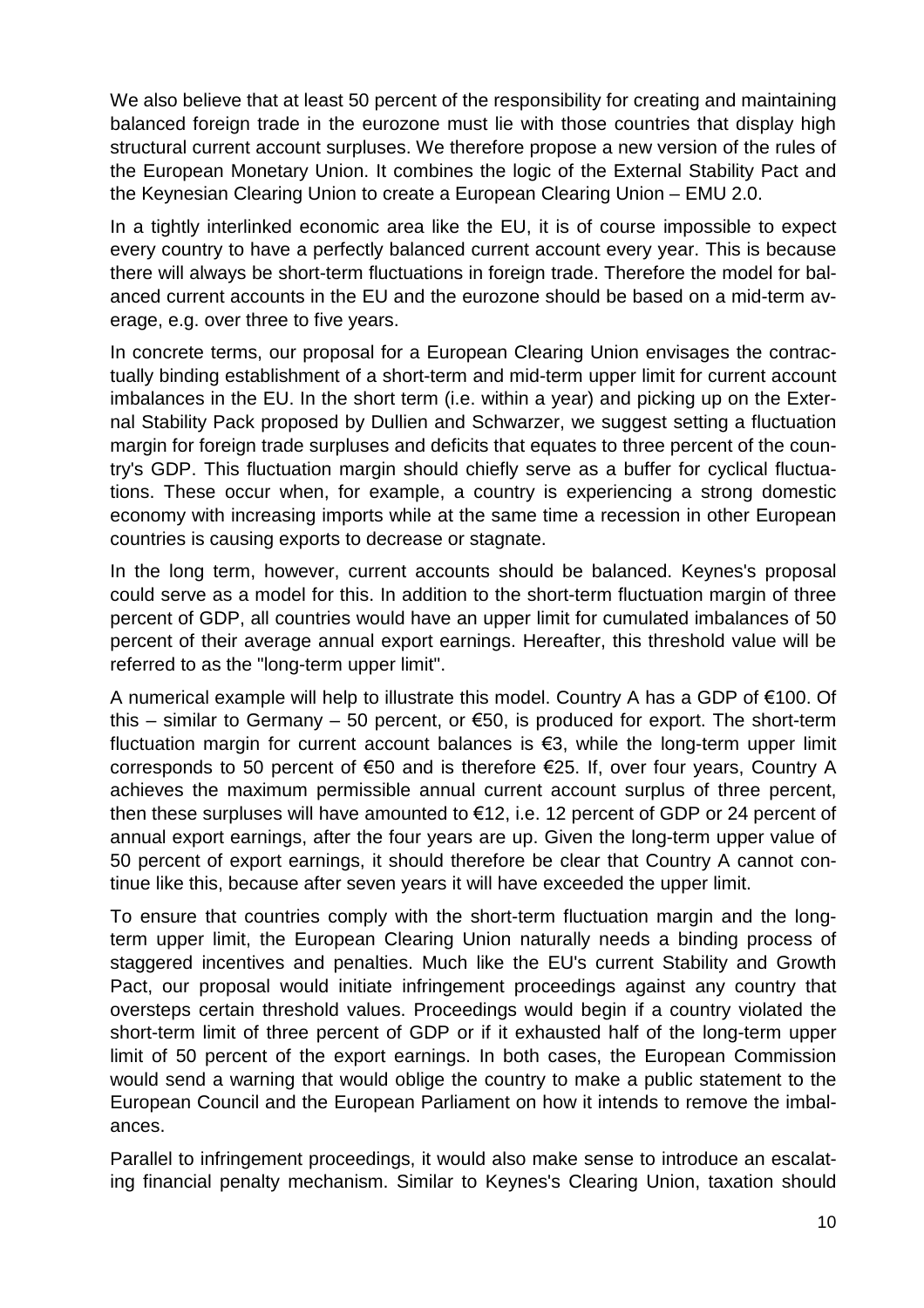deter countries from developing even minor imbalances. Countries would have to pay an annual penalty fee equating to one percent of cumulated imbalances that exceed 15 percent of the long-term upper limit. For accumulated imbalances over 25 percent of the long-term upper limit, penalty fees of two percent would apply. Due to the potentially weaker position of debtors, as described by Keynes, we propose additional incremental increases in the penalty fees that would apply only to accumulated surpluses. Surpluses that exceed 50 percent of the long-term upper limit would be liable for a four-percent penalty; surpluses over 75 percent of the upper limit would incur a fee of eight percent. The penalty fees would go into a fund that could be used to finance projects promoting European structure and cohesion. One of the key tasks of this fund would be to promote in surplus and deficit countries structural change aimed at clearing current accounts.

The penalty mechanism described should also be seen as a system of threats designed to oblige countries with current account imbalances to participate constructively in upstream forms of improved, deeper macroeconomic coordination within the EU. If the EU Member States align their economic, labour market, social, fiscal and structural policies in a sensible, forward-looking way, then there should be no problems when it comes to complying with the threshold values of the European Clearing Union, and to averting at an early stage the need for infringement proceedings.

If infringement proceedings need to be initiated nevertheless, then the warning issued should include a catalogue of recommendations on how deficit and surplus countries can reduce their imbalances. In its subsequent public statement, the surplus or deficit country must provide the European Council and European Parliament with an "external clearing plan". This plan will detail the measures the country intends to implement to reduce the imbalances. It must also react to the recommendations that were provided with the warning. If the country accepts none or only a few of the recommendations, it must justify this in detail and explain why the measures taken independently are equally effective.

The Council and the Parliament must both confirm, with a simple majority, that they believe the clearing plan to be fit for purpose. If at least one of the institutions fails to confirm this, then the country must revise and resubmit the plan.

If we look at how the euro crisis is currently being managed, we can see that there is no shortage of binding adjustment plans for crisis-hit deficit countries like Greece and Latvia. However, the dramatic slump in economic output in Latvia (-18 percent in 2009) and Greece (-4.2 percent in 2010) have shown that the current strategy of reducing debt through budgetary consolidation cannot work with negative growth rates. Either the methods are entirely unsuitable or they cannot function as long as the surplus countries are allowed – as Keynes said – to remain passive.

In the clearing mechanism for his Clearing Union, Keynes envisioned three penalty or adjustment channels: firstly, the compulsory revaluation and devaluation of currencies; secondly, financial penalties, especially for accumulated surpluses; and thirdly, political adjustment measures. Due to the lack of an exchange rate in the eurozone, only two of the channels come into question, so they must be applied with even greater vigour.

Therefore, alongside changes to the adjustment measures for deficit countries, it is very important that the catalogue of recommendations provided with the warning of infringe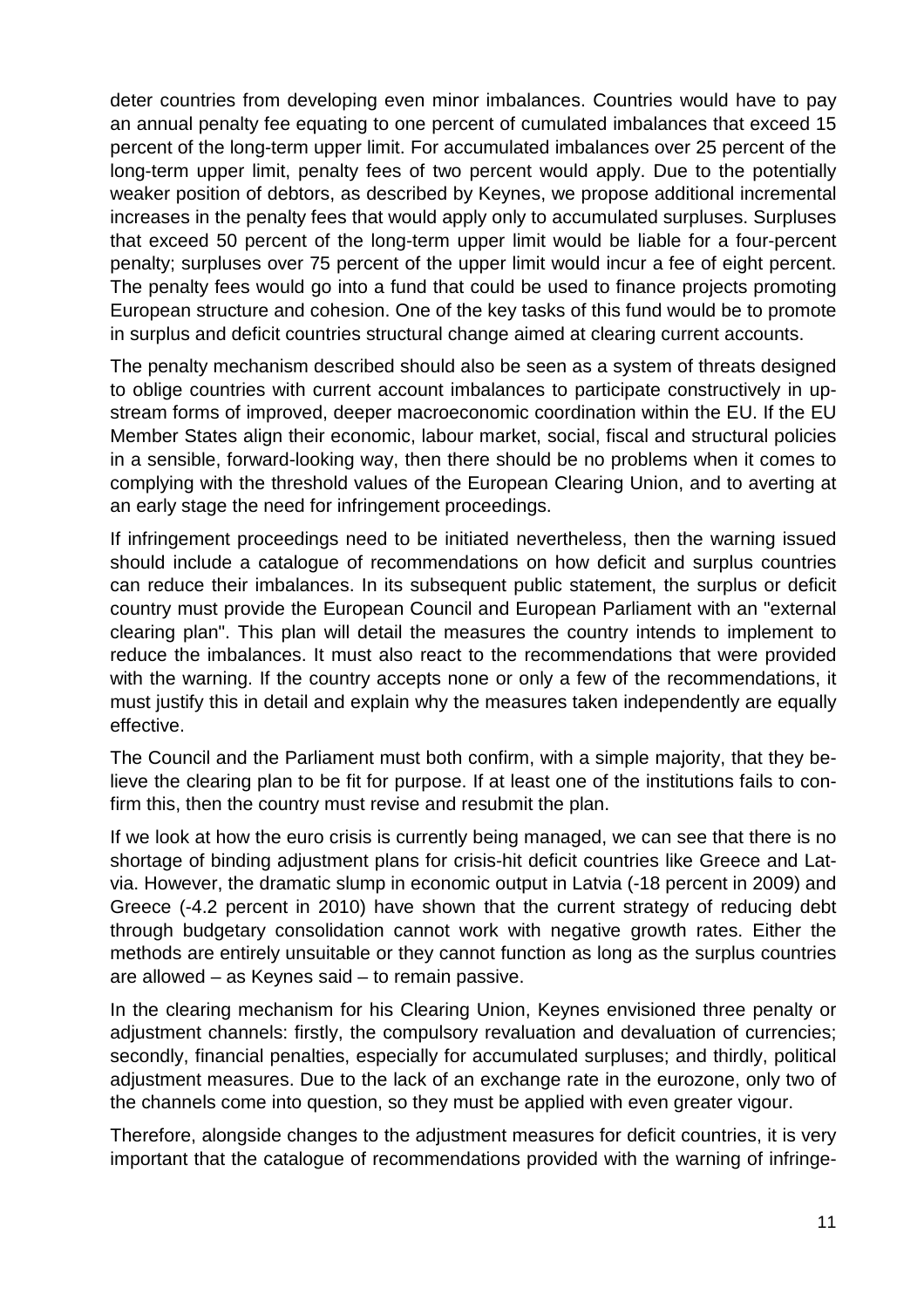ment proceedings contain effective adjustment steps for surplus countries. Recommendations for surplus countries can roughly be split into two groups.

## *a) Measures to boost imports*

Surpluses should be reduced by increasing the demand for imports. Under his Clearing Union, Keynes suggested measures for increasing domestic credit and consumption (Keynes 1941/1980: 80). Of course it would be desirable to achieve regionally differentiated increases and restrictions for credit within the eurozone through differentiated ECB monetary policy instruments.<sup>[8](#page-11-0)</sup> However, there are strict limitations imposed on credit, so measures for stimulating consumption in surplus countries are of far greater importance.

Governments of surplus countries should in particular be advised to work towards increasing the average wage level, for example by raising wages in the public sector and in publicly owned companies. At the same time, they could increase employees' negotiating power in wage negotiations with the private sector by introducing and raising legal minimum wages, by reducing admission requirements and conditions for wage replacement benefits (e.g. assessment bases, job acceptance criteria) and by improving protection against dismissal.

By increasing government spending for public investments in socio-ecological restructuring (e.g. in the fields of education, energy efficiency, insulation, renewable energies, health, childcare, the environmentally-friendly expansion and renewal of rail passenger and freight transport, public transport and electromobility) and increasing government transfer payments for the unemployed, pensioners and other people with no or very low income, it would be possible to significantly strengthen consumption and therefore increase the demand for imports.

# *b) Structural change to reduce dependency on exports*

In addition to expanding imports, it is particularly important for countries like Germany to reduce their dependency on exports and to gear production more towards their domestic markets. The strengthening of consumption would provide a major boost to this process from the outset, because it would mean that companies that have traditionally produced goods for export would finally have access to a considerably larger sales market in their own country thanks to increased domestic buying power.

There is no doubt that increasing the average wage level will reduce, to a certain extent, the competitive advantage of the export industry. But at the same time, we are also facing the tasks of converting our domestic economy into a climate-neutral one, and, as a result of demographic change, of creating new, high-quality jobs in the fields of health,

<span id="page-11-0"></span> $8$  Here it should be noted, for example, that many monetary policy operations will continue to be carried out in practice by the national central banks. This paper will not go into how restricted, nationally differentiated monetary supply conditions can be achieved. However, certain differentiations in minimum reserve ratios are conceivable, as is the introduction of regionally or sectorally differentiated minimum ratios for active reserves.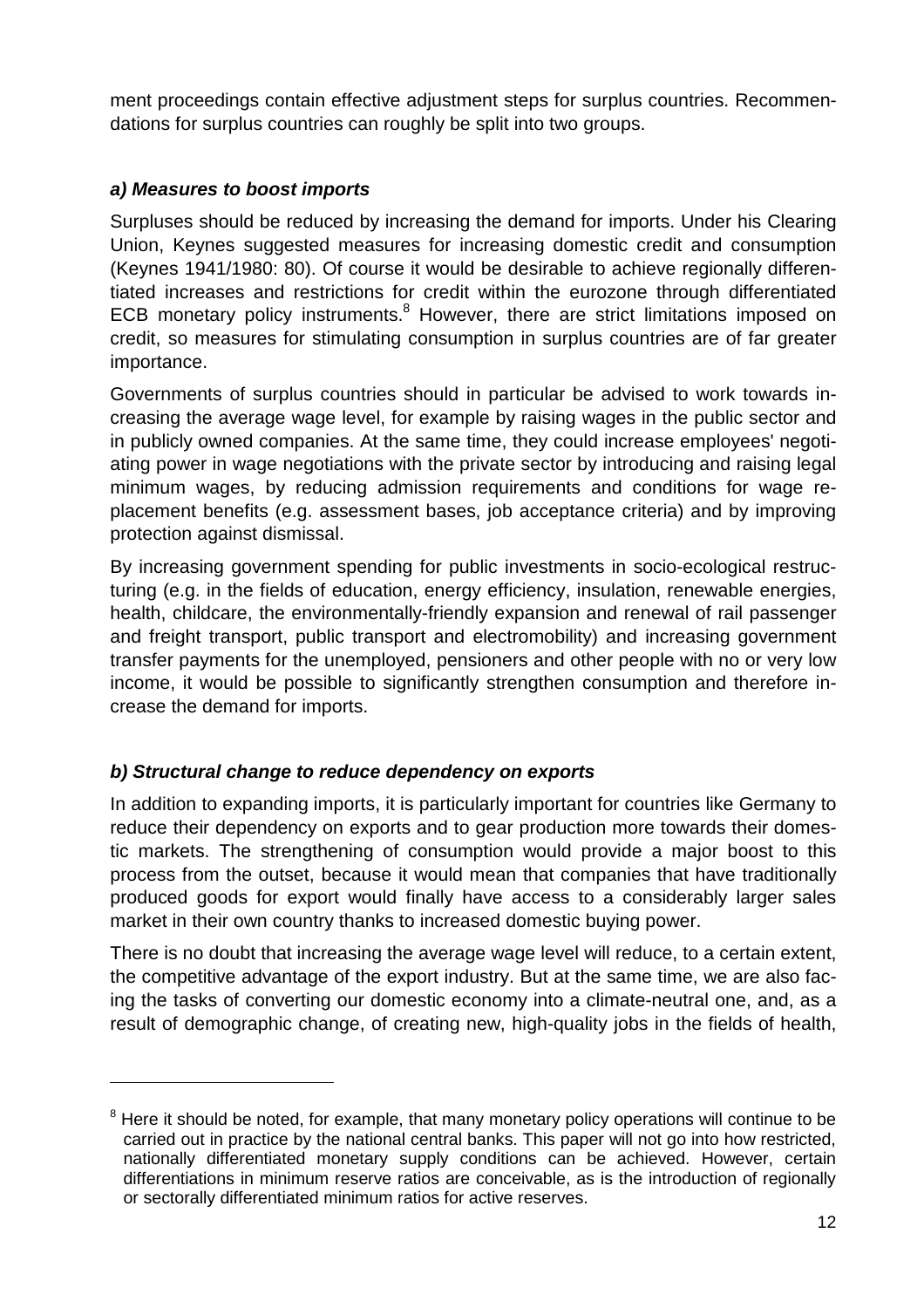education and infrastructure. Strengthening domestic demand is a key pillar in structural change that is designed to achieve a sustainable economy.

## **4. Embarking on a European Clearing Union – a trajectory curve for Germany**

At the beginning of a current account clearing system of this kind, all the countries involved would need binding trajectory curves for gradually reducing their imbalances over the next five to eight years until they do not exceed the long-term upper limit for imbalances by more than half. In the five years from 2006 to 2010, Germany accumulated a current account surplus of €580 billion with the other EU countries. If Germany wanted to reduce this surplus to zero in the years 2011 to 2015, based on a comparatively low surplus of €80 billion in 2010, this would correspond to a cumulative annual surplus reduction of around €16 billion (cf. Figure 4). The total reduction required for the complete five-year period would be around €230 billion.



**Figure 4**

Source: Deutsche Bundesbank, own calculations

Reducing structural surpluses with other EU countries by at least €80 billion would require Germany to increase its imports and reduce its exports. One useful import would be renewable energies from the sunnier southern European countries, as this would provide an opportunity to achieve the EU climate goals. Additional European investment would be needed to ensure that this solar power could replace oil and gas imports as soon as possible. The EU could provide incentives so that Germans would spend some of the savings they have put aside from their wage increases on forward-looking projects of this type.

If we assume that around two thirds of these real wage increases are spent on consumer products and at least ten percent of that on imports from abroad, that would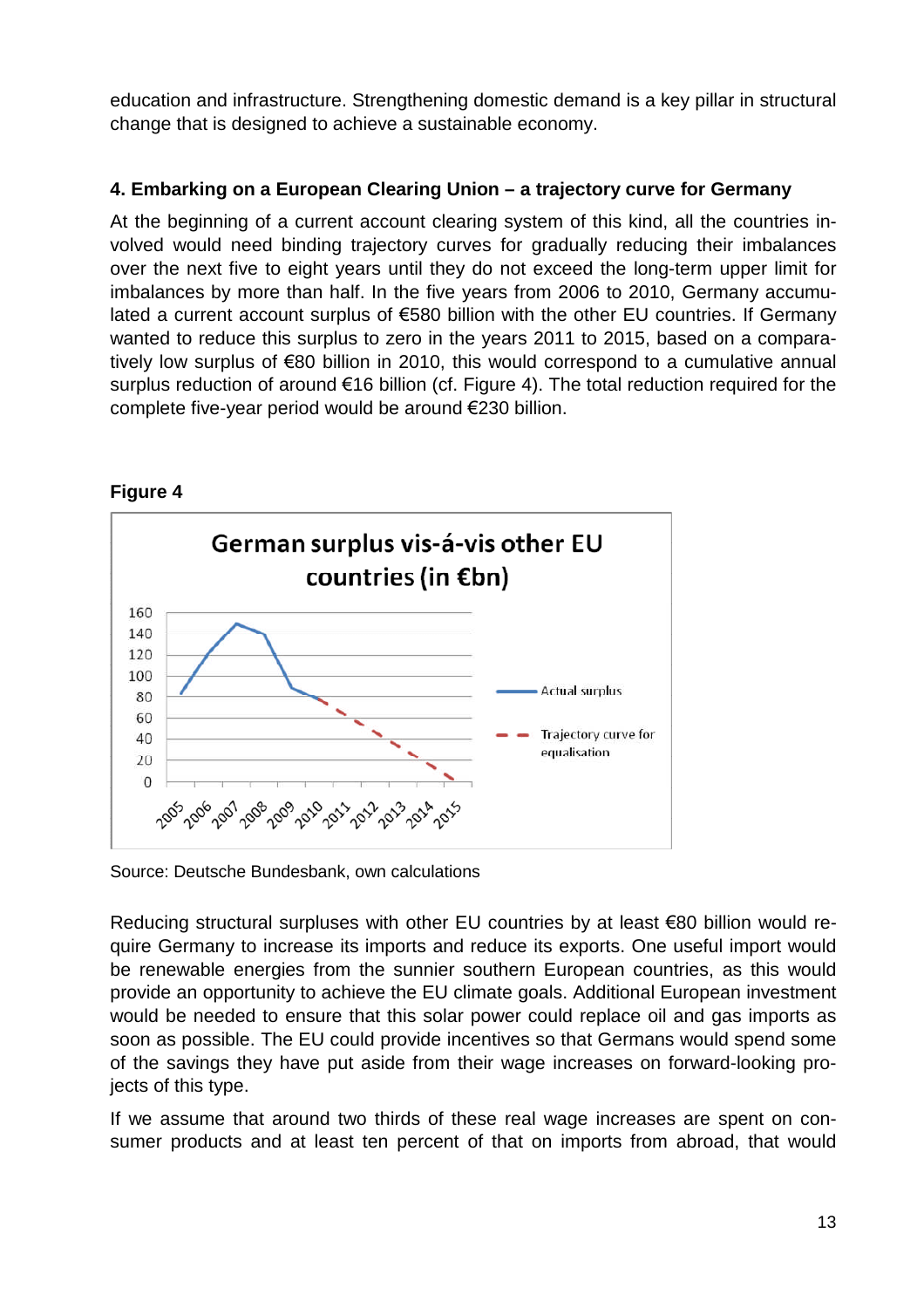mean that each percentage point rise in real wages would lead to import increases of at least $\epsilon$ 36 to  $\epsilon$ 48 billion, with around half of imports coming from the EU.<sup>9</sup>

In addition to stimulating the demand for imports, real wage increases also reduce the excessive growth (compared to Germany's European trade partners) in competitiveness German products have shown in recent years. Even if this does result in some companies, workforces and industries that operate in the export sector having to cope with order books that are no longer filled, there is no way to avoid it. One of the decisive factors in a structural change of this kind is the extent to which a country succeeds in balancing falling foreign demand with production for the domestic market. However, it will hardly be possible to fully offset the falling demand for products on the export market with sales of the same products the domestic market. For example, it would be impossible and undesirable to take fertiliser, a chemical product that enjoys strong export sales, and shift it onto Germany's already excessively fertilised fields. The idea of simply selling more German cars at home than abroad also overlooks the complexities of the situation. Germany mainly exports large, expensive automobiles that are more environmentally harmful than many of the smaller cars it imports from countries like France and Italy. We would therefore gain nothing in terms of the environment and efforts to reduce trade surpluses if we put more large German cars on our roads and stopped driving the smaller French and Italian models. Instead, structural changes could involve moving away from car engine production and towards using converted production plants to build mini power-plants for private basements. These could provide the flexible backup for wind and sun-dependent renewable energies that cumbersome coal-fired and nuclear power stations cannot offer.

According to calculations from the German Institute for Economic Research (DIW) and the Bundesbank, a one-percent drop in prices of goods from the manufacturing sector results in foreign demand increasing by about 0.9 percent on average (DIW Weekly Report 29/2004, Deutsche Bundesbank Monthly Report 1/1997). The DIW found that export prices in automotive production, the clothing industry and the timber sector are particularly sensitive. Due to high levels of automation, the share of wage costs in automotive production are relatively low (between 15 and 20 percent). If wages in this industry – like those in France – had grown by 15 percent more between 2000 and 2008<sup>[10](#page-13-1)</sup> (cf. Figures 2 and 3), they would have pushed up production costs in the German automotive industry by around 2.5 to 3 percent. Given the figures from the DIW and the Bundesbank, German car exports would therefore have fallen by at least the same amount in the same period. A three-percent drop in car exports would reduce Germany's annual export surplus with the EU by around  $\epsilon$ 3 billion.<sup>[11](#page-13-2)</sup>

<span id="page-13-0"></span><sup>&</sup>lt;sup>9</sup> €2,500 billion (GDP) x 65% (share of wages in national product) x 67% (average prospensity to consume) x 10% (estimated minimum import share of consumption) minus VAT, minus approx. 50-60% for the revenue share remaining in Germany (retail, transportation, financial services, etc.)

<span id="page-13-1"></span> $10$  An "additional wage increase" of 15 percent initially seems unthinkably high. But distributed across the period 2000-2008, this would have only required annual wage settlements to increase by a far more conceivable 1.57 percent.

<span id="page-13-2"></span><sup>&</sup>lt;sup>11</sup> With exports of cars and car parts totalling €155 billion from November 2009 to October 2010, a three-percent decrease amounts to €4.65 billion. In 2008, over 70 percent of car exports went to European countries.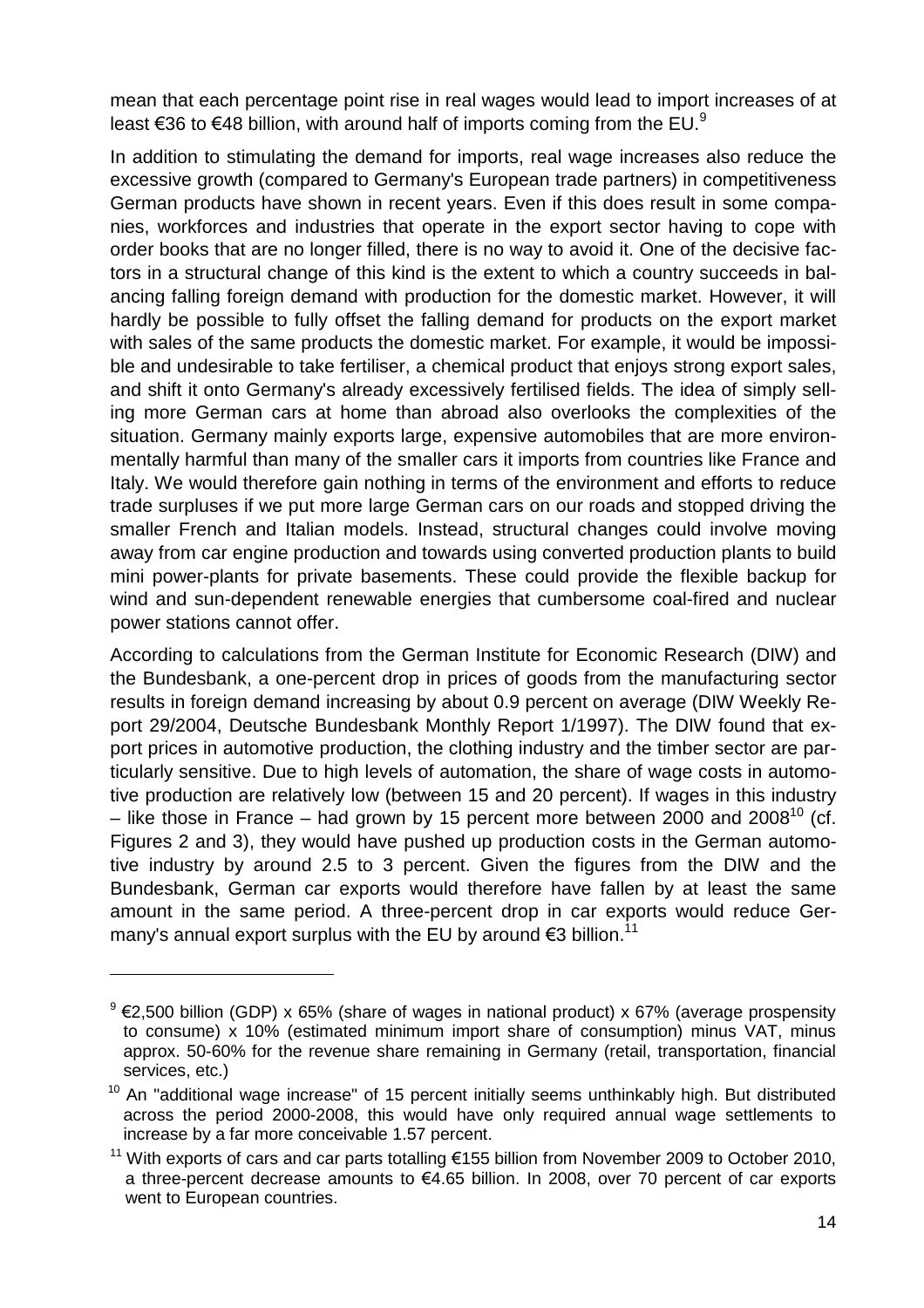In the interests of ensuring a more stable external development in Europe, there can be no question that Germany must move away from an overly export-oriented focus and begin paying greater attention to domestic demand. This will certainly involve moving away from the industrial sector, preferably towards well-paid jobs with adequate social security cover in the service sector. We are therefore talking about a long-term structural change – one that, like phasing out coal mining, will require a great deal of patience, a strong imagination and very active structural policy from all participating institutions, both public (Federal Government, *Länder* and municipalities) and private (businesses, unions, associations, etc.).

Even though the structural change outlined above represents an enormous challenge, its implementation is possible. Now is the ideal opportunity to help promote this change through the revision of Europe's macroeconomic system since it is unavoidable in the context of socio-ecological restructuring – not least for reasons of climate and environmental protection.

A new European regulation of this kind would be consistent with the legal situation in Germany. The obligation to adhere to macroeconomic balance contained in the Basic Law (Article 109(3)) was explicitly embedded in a European context with the most recent amendment to the article that was made as part of the Commission on the Modernisation of Federation-Länder Financial Relations. The macroeconomic perspective of this proposal therefore builds on existing legal foundations.

Unfortunately, the embedding in the European context that the amendment involved was achieved using the debt brake anchored in the Basic Law, and it is highly doubtful that this route will be able to contribute in any way to macroeconomic balance at all. However, making reference to the European framework is correct. The task is now to restructure the European framework for the purposes of a European Clearing Union or an External Debt Brake in such a way that will lead Germany back onto the path of macroeconomic virtue.

Here, a European Clearing Union represents nothing less than a modern-day, international application of the still-valid 1967 Law to Promote Economic Stability and Growth. Under this law, the Federal Government undertakes to preserve the overall macroeconomic balance by adopting, for example, economic and financial policy measures that contribute to ensuring external balance. The law also explicitly recognises the need to coordinate economic policies at an international level.

Rather than bringing the European project to a standstill with a European generalisation of Germany's recently agreed debt brake, an External Debt Brake should, following Keynes, prevent Europe from drifting apart and, by means of a Clearing Union, bring it together in a union based on solidarity and macroeconomic interests.

## **Bibliography:**

- Deutsche Bundesbank (1997): Wechselkurs und Außenhandel, Monatsbericht Januar, Frankfurt am Main.
- DIW (2004): Sektoraler Auslandsabsatz reagiert unterschiedlich auf Wechselkursveränderungen, Wochenbericht Nr. 39/2004, Berlin.
- Dullien, Sebastian und Scharzer, Daniela (2009): Die Eurozone braucht einen außenwirtschaftlichen Stabilitätspakt, SWP-Aktuell 27, Berlin.